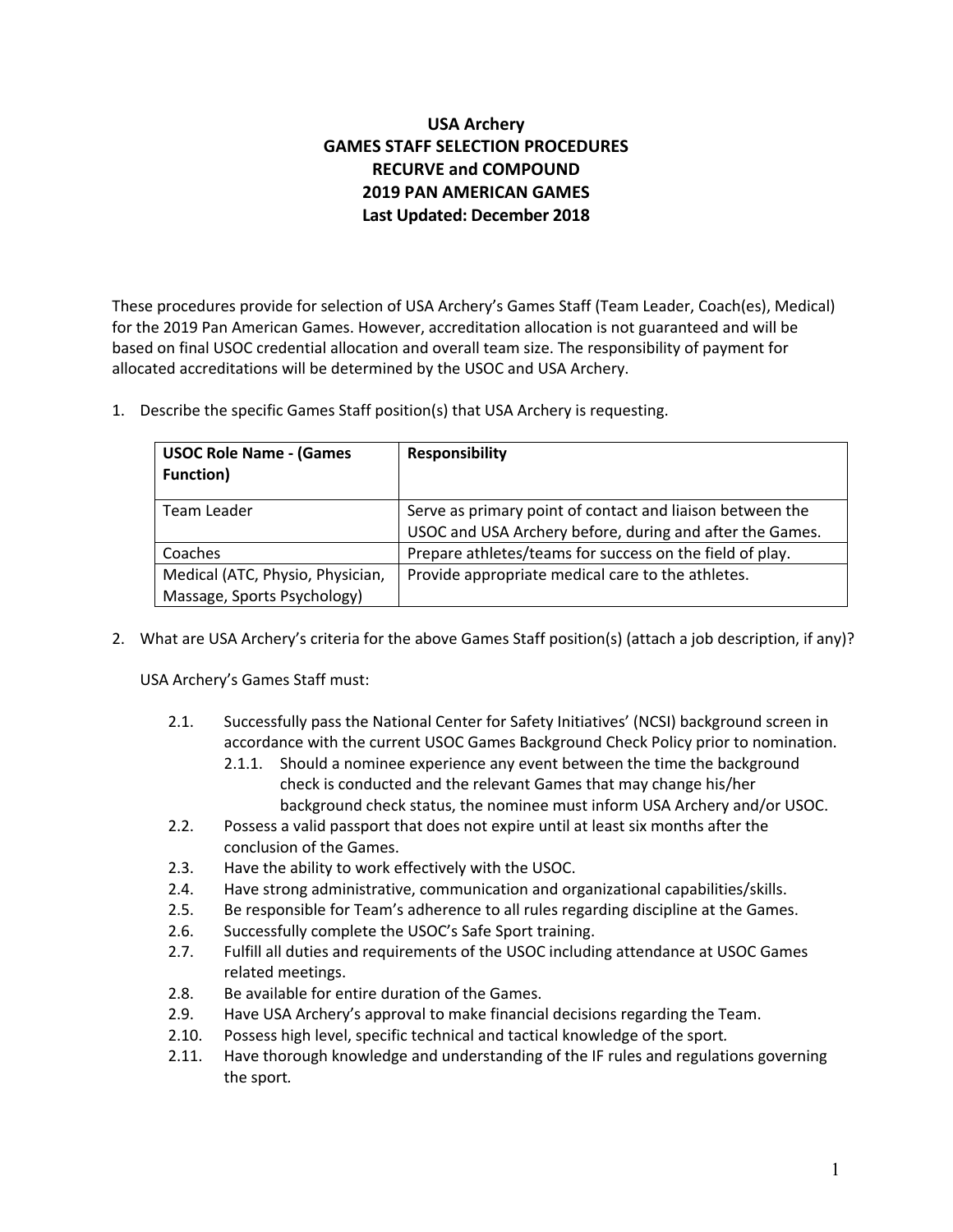- 2.12. Demonstrate ability to establish harmonious relationships with athletes and other Team personnel*.*
- 2.13. Be in good health and able to withstand the physical rigors of traveling with and working with the Team.
- 2.14. Be a currently employed staff member or be willing to sign a contract with USA Archery.
- 2.15. Be listed on USA Archery's Long List and must successfully complete all Games Registration requirements by stated deadlines.
- 2.16. Participate in USADA training as required for position.
- 2.17. Sign a USA Archery Code of Conduct for the current year.

In addition to criteria 2.1 through 2.16 above, Medical Personnel must:

- 2.18. Possess the appropriate certifications.
- 2.19. Pass a medical credential review in addition to the approved USOC Games Background Check, which will be a combined check managed through USOC Sports Medicine (separately arranged background checks will not be considered).
- 2.20. Meet the required experience and proficiency levels as determined by USOC Sports Medicine and outlined in Attachment A and the documents found at http://www.teamusa.org/About-the-USOC/Athlete-Development/Sports-Medicine/Volunteer-Program.aspx.
- 2.21. Be approved for nomination through the USOC's Sports Medicine Division.

In addition to criteria 2.1 through 2.16 above, Coaches must:

- 2.22. Possess a high level of specific technical and tactical knowledge of the sport.
- 2.23. Be familiar with World Archery rules.
- 2.24. Be a USA Archery member in good standing, have passed a current USA Archery background screen, and have successfully completed SafeSport training.
- 2.25. Have extensive experience working with elite level athletes.
- 2.26. Fulfill all duties assigned by USA Archery.

In addition, to criteria 2.1 through 2.16 above, Team Leaders must:

2.27. Possess appropriate experience and/or certifications relative to the position/area of expertise for which they may be nominated.

2.28. Possess a high level of specific technical and tactical knowledge of the sport.

2.29. Be familiar with World Archery rules.

2.30. Be a USA Archery member in good standing, have passed a current USA Archery background screen, and have successfully completed SafeSport training.

2.31. Have extensive experience working with elite level athletes.

2.32. Fulfill all duties assigned by USA Archery.

- 3. Describe the intended method of identifying the pool and selecting the candidates to be considered for the Games Staff position(s):
	- 3.1.1 The National Head Coach will be the coach for the Men's Recurve Team, and the Women's National Head Coach will be the head coach for the Women's Recurve Team at the Pan American Games. The Pan American Games Staff Selection Committee, which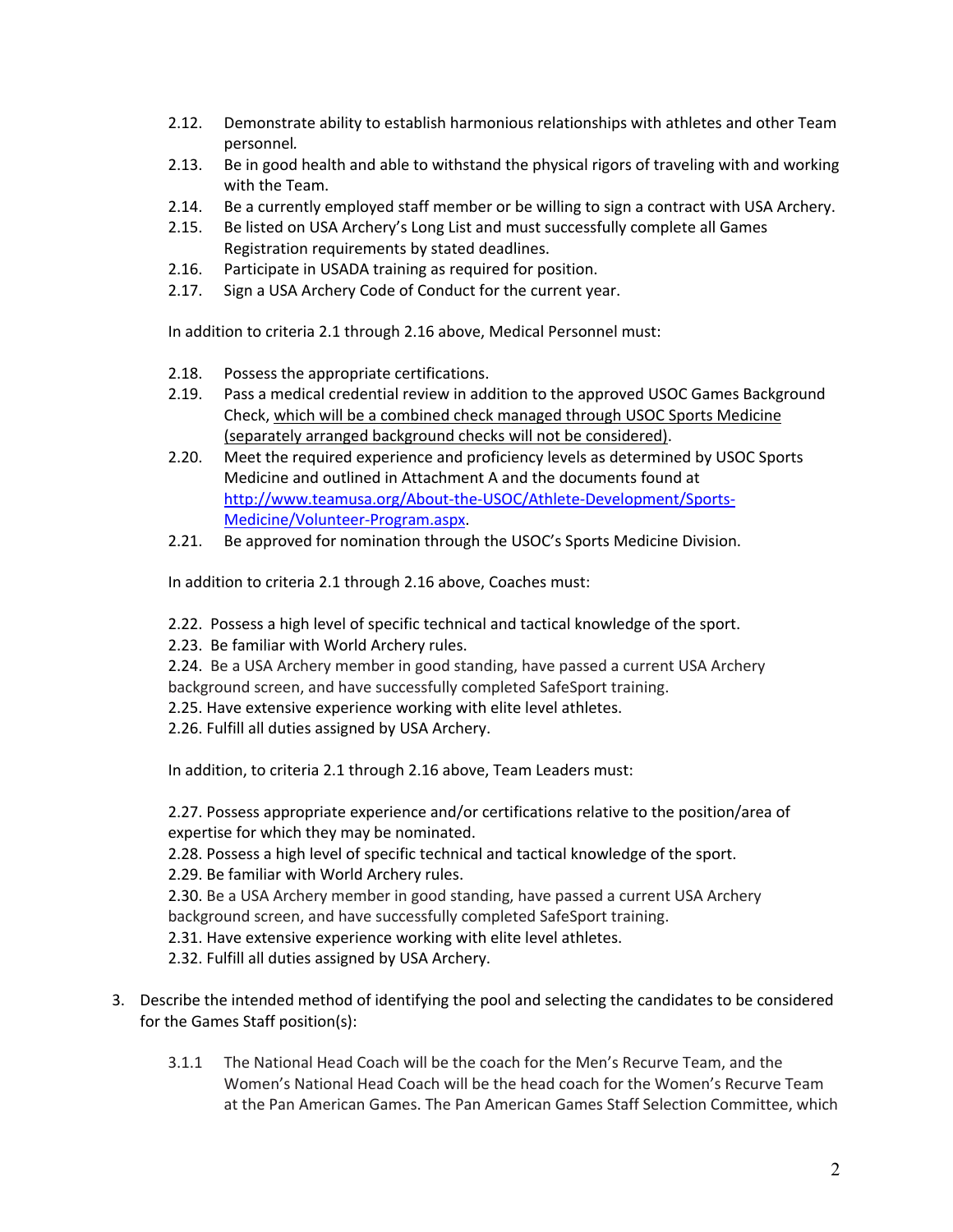will be the Recurve representative from the USOC Athlete Advisory Council and the Compound Athlete Representative from the USA Archery Board of Directors, will select the Team Leader and Medical Staff.

USA Archery will post the information for Team Leader, Medical Staff and replacement coaches on the USA Archery webpage Q4 of 2018 and give eligible applicants a minimum of 30 days to respond.

- 3.1 The Pan American Games Staff Selection Committee consists of the following individuals:
	- 3.1.2 The Pan American Games Selection Committee will consist of USAArchery's Men's Head Coach, Women's Head Coach, Chief Executive Officer, the Recurve representative from the USOC Athlete Advisory Council and the Compound Athlete Representative from the USA Archery Board of Directors.
- 3.2. The Pan American Games Staff Selection Committee will recommend staff members based on
	- 3.2.1 The information submitted in the application process;
	- 3.2.2 General experience and interaction with candidates;
	- 3.2.3 Feedback from athletes through the athlete representatives and previous years' International Team Staff athlete and peer evaluations;
	- 3.2.4 Candidate's performance on both USA Archery sponsored team staffs and nonsponsored, self-funded teams will be evaluated during the selection process;
	- 3.2.5 Ability to best meet the criteria in Section 2 for the respective position.
- 3.3 Positions will be filled by a majority vote of the members of the Selection Committee.
- 3.4 The selected team staff will be published on the USA Archery web site within 5 working days after the selection processiscompleted.
- 4. Describe the removal of Games Staff:

An individual who is to be nominated to the above-listed Games Staff position(s) by the NGB/HPMO/PSO may be removed as a nominee for any of the following reasons, as determined by USA Archery.

- 4.1. Voluntary withdrawal. Games Staff nominee must submit a written letter to the USA Archery CEO.
- 4.2. Injury or illness as certified by a physician (or medical staff) approved by USA Archery. If the individual refuses verification of his/her illness or injury by a physician (or medical staff) approved by USA Archery, his/her injury will be assumed to be disabling and he/she may be removed.
- 4.3. Inability to perform the duties required.
- 4.4. Violation of USA Archery's Code of Conduct –located at www.usarchery.org.
- 4.5. If for any reason, USAArchery believes that it may not be safe for athletes or other coaches to have this individual on the team between the time of appointment and the event, USAArchery retains the right to remove the staff member.

Once the Games Staff nomination(s) is accepted by the USOC, the USOC has jurisdiction over the Games Staff, at which time, in addition to any applicable USA Archery Code of Conduct, the USOC's Games Forms apply. The USOC's Games forms are available as part of Games Registration prior to the respective Games.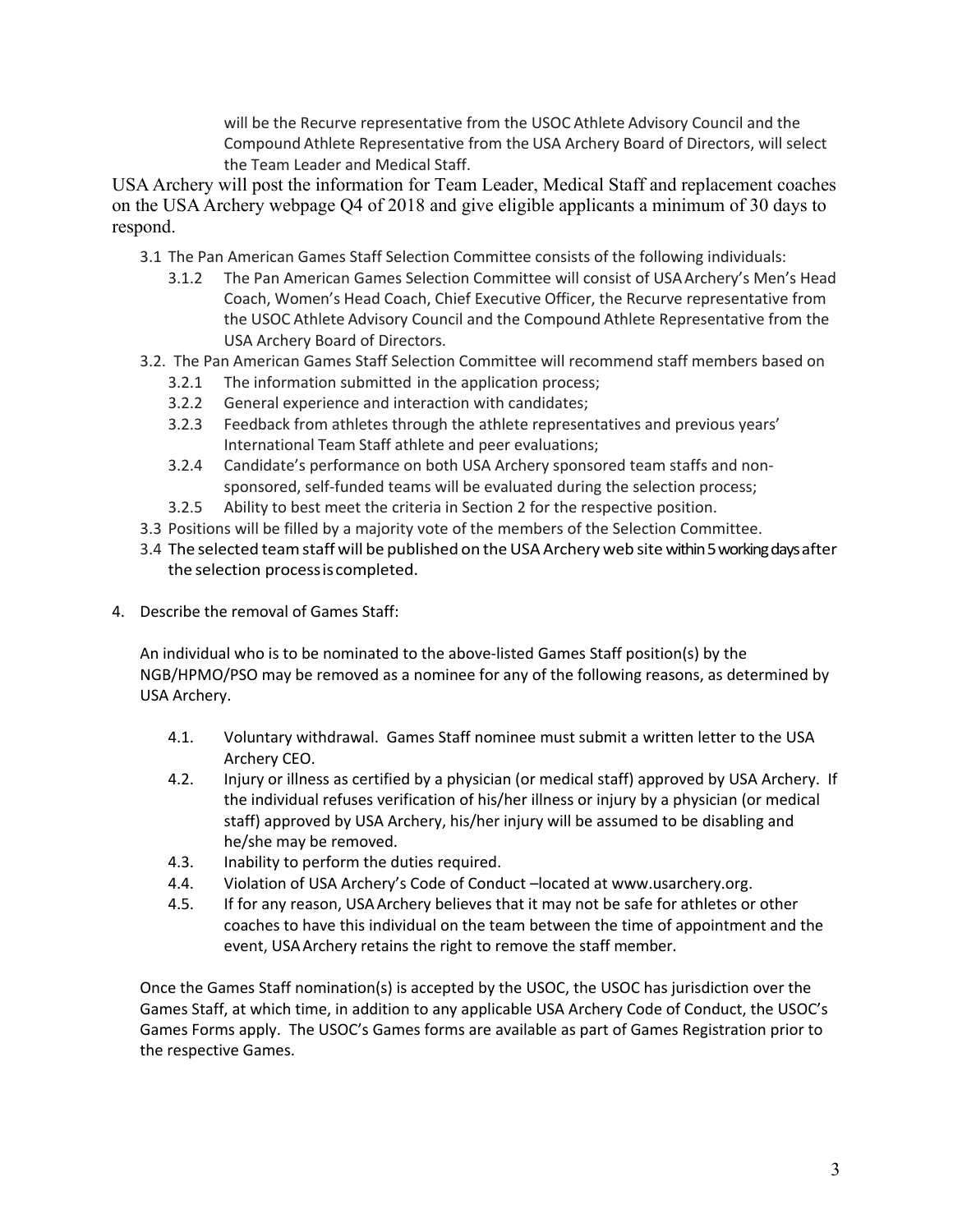5. Describe the replacement of Games Staff:

In the event that the Nominated Games Staff member is unable to perform the duties of the position(s) for injury, illness, Code of Conduct violation or any other unforeseen circumstances that would result in the need to replace him/her, the replacement candidate must meet all of the applicable criteria listed in #2 above.

6. Which group/committee will make the final approval of the Games Staff position(s)?

The Pan American Games staff, with the exception of the men's and women's head coach as noted in #3 above, will be selected by the Pan American Games Selection Committee, which will include Athletes selected to the Pan American Games Team.

7. Conflict of Interest:

An individual involved in the selection process who has a conflict of interest must disclose this information and recuse him or herself and not influence others regarding the discussions, meetings or decisions involving the selection of the Games Staff position(s). If there is an issue concerning whether a conflict of interest exists, USA Archery's Board or Ethics Committee, as appropriate, shall determine if a conflict exists.

8. Date of Nomination:

The Games Staff Nomination Form with the Staff nominee's name, including the name of a replacement (if applicable), will be submitted to the USOC on or before: May 6, 2019.

9. Publicity/Distribution of Procedures:

The USOC approved selection procedures (complete and unaltered) will be posted/published by the NGB/HPMO/PSO in the following locations:

9.1. Web site: www.usarchery.org These procedures will be posted as soon as possible, but not more than five days following notice of approval by the USOC.

| <b>Position</b>                                                     | <b>Print Name</b>    | <b>Signature</b> | Date     |
|---------------------------------------------------------------------|----------------------|------------------|----------|
| <b>NGB President or</b><br>CEO/Executive<br>Director                | Rod Menzer           | Merzer           | 12/28/18 |
| <b>USOC Athletes'</b><br><b>Advisory Council</b><br>Representative* | <b>Brady Ellison</b> | $\mathscr{A}$    | 12/28/18 |

9.2. Other (if any): N/A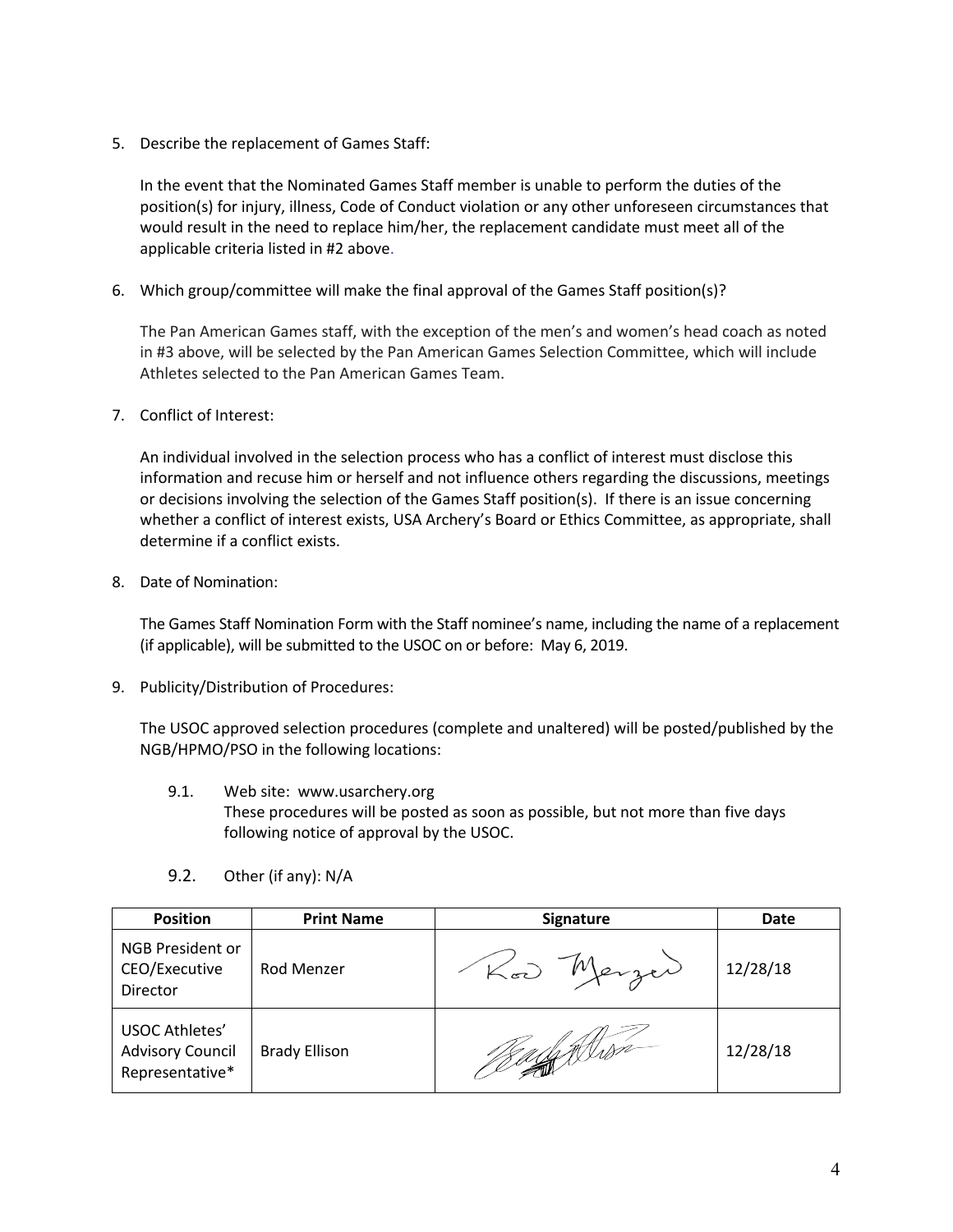\* If the USOC AAC Representative has delegated authority to the Alternate AAC Representative to sign the Selection Procedures, attach a letter from the AAC Representative indicating the reason he/she has delegated authority.

\* Signature by the Athlete Representative constitutes that he/she has read and understands the Selection Procedures. If the Athlete Representative reads and does not agree with the Selection Procedures being submitted by the NGB/HPMO/PSO, he/she may submit those reasons in writing to his/her Sport Performance Team.

• If, for some reason, a sport does not have an elected USOC AAC Representative, the NGB/HPMO must designate an athlete from that sport to review and sign the Selection Procedures.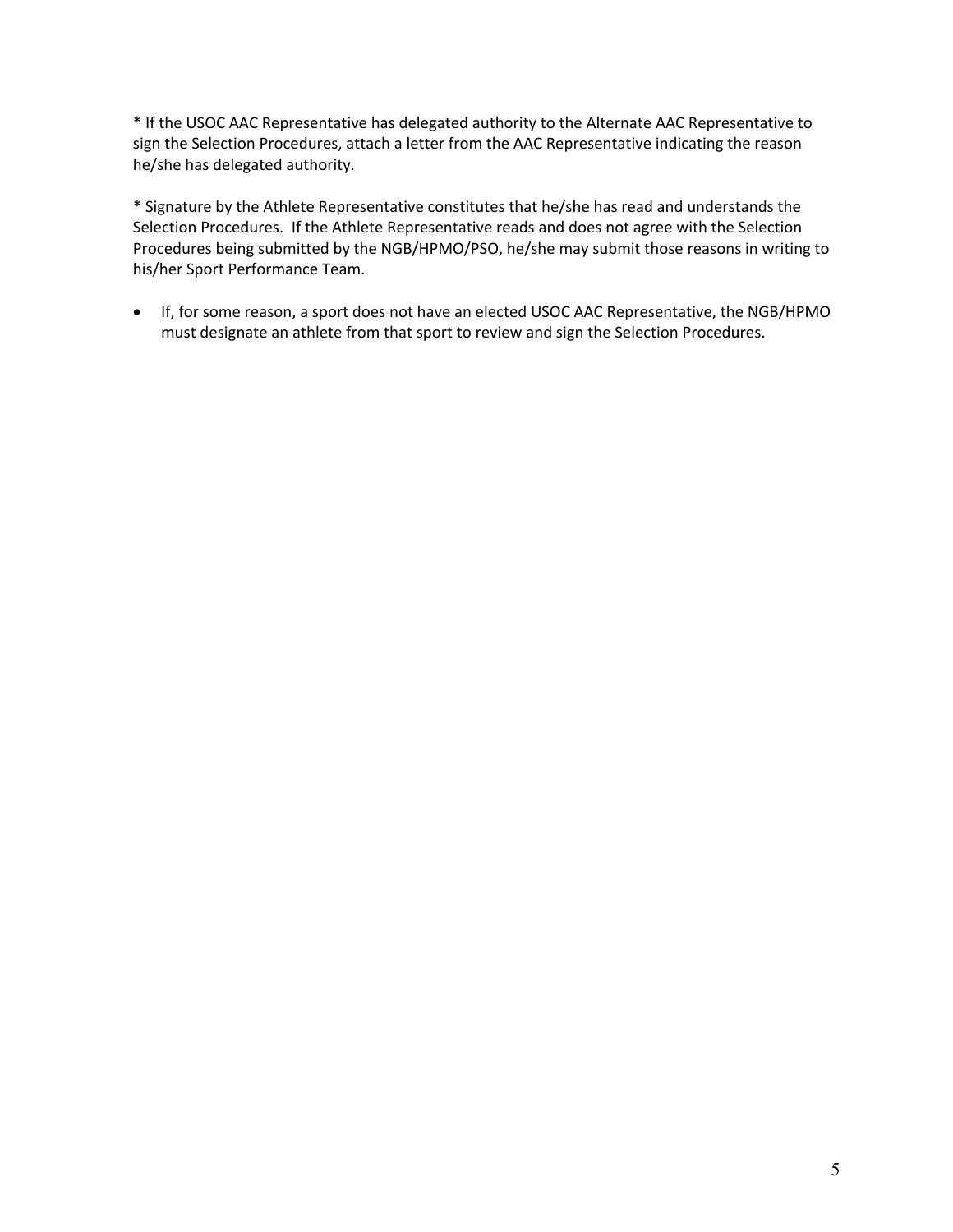## **Attachment A USOC Sports Medical Games Requirements**

#### **PURPOSE**

The USOC has developed medical requirements to ensure the safety of athletes during Games (Olympic, Paralympic, Pan American and Para Pan American, etc.). This policy addresses equipment requests and minimum standards for all NGBs and medical providers attending games.

### **POLICY**

### 1. **Requests**

**NGBs must identify medical support requests to the USOC Sports Medicine department**. These requests must specify any supplies, equipment, and other medical support provided at the Games. Antidoping concerns or comments should also be identified. Collected information will be reviewed by the USOC Managing Director of sports medicine who will then identify and communicate the level of support to be provided by USOC Sports Medicine. Any changes to the requested sports medicine support should be immediately forwarded to USOC Sports Medicine. In cases where medical services or materials are not identified, the USOC cannot guarantee support for additional or late requests because of time, budget and other factors.

### 2. **NGB Health Care Providers**

NGBs must nominate and allocate Games credentials to NGB identified health care provider(s) to support the NGB sports medicine needs during the games. Any potential NGB medical provider who *could* be nominated to provide services must be identified by the NGB no later than the due date for the respective Games Long List. Additionally, all NGB medical providers must meet the criteria as identified in the NGB's approved Additional Officials Selection Procedures, along with the additional criteria outlined below.

The medical staffing list will include anyone who will potentially be credentialed by the NGB and/or use a day pass to provide services at an Olympic/Paralympic Village or a High Performance Training Center. Health care providers must meet minimum qualification standards which are identified below by their specialty without exception. NGBs must ensure their identified medical staff can meet these standards prior to advancing their nomination for a Games credential or day pass access. If the provider is not licensed in the United States, they may be ineligible to be credentialed. In order to meet expected standards of care and mitigate risk management issues, selected provider(s) **must** meet the below minimum qualifications in addition to the Selection Procedures criteria to provide medical services at games. These qualifications include:

- 1) Meet all criteria identified in the USOC Volunteer Program Application for specific specialty (Attachments located at www.teamusa.org/medicalvolunteer). On occasion, specific supporting documentation will be requested at the discretion of USOC Sports Medicine.
- 2) Successfully pass a medical credential review and criminal background check at or above USOC standards with the National Center for Safety Initiatives (NCSI)
- 3) Review of the venue emergency action plan with USOC Sports Medicine staff prior to the first scheduled practice or event.
- 4) Complete required Medical Team Education Modules addressing Anti-Doping, Safe Sport and/or other prerequisite training.